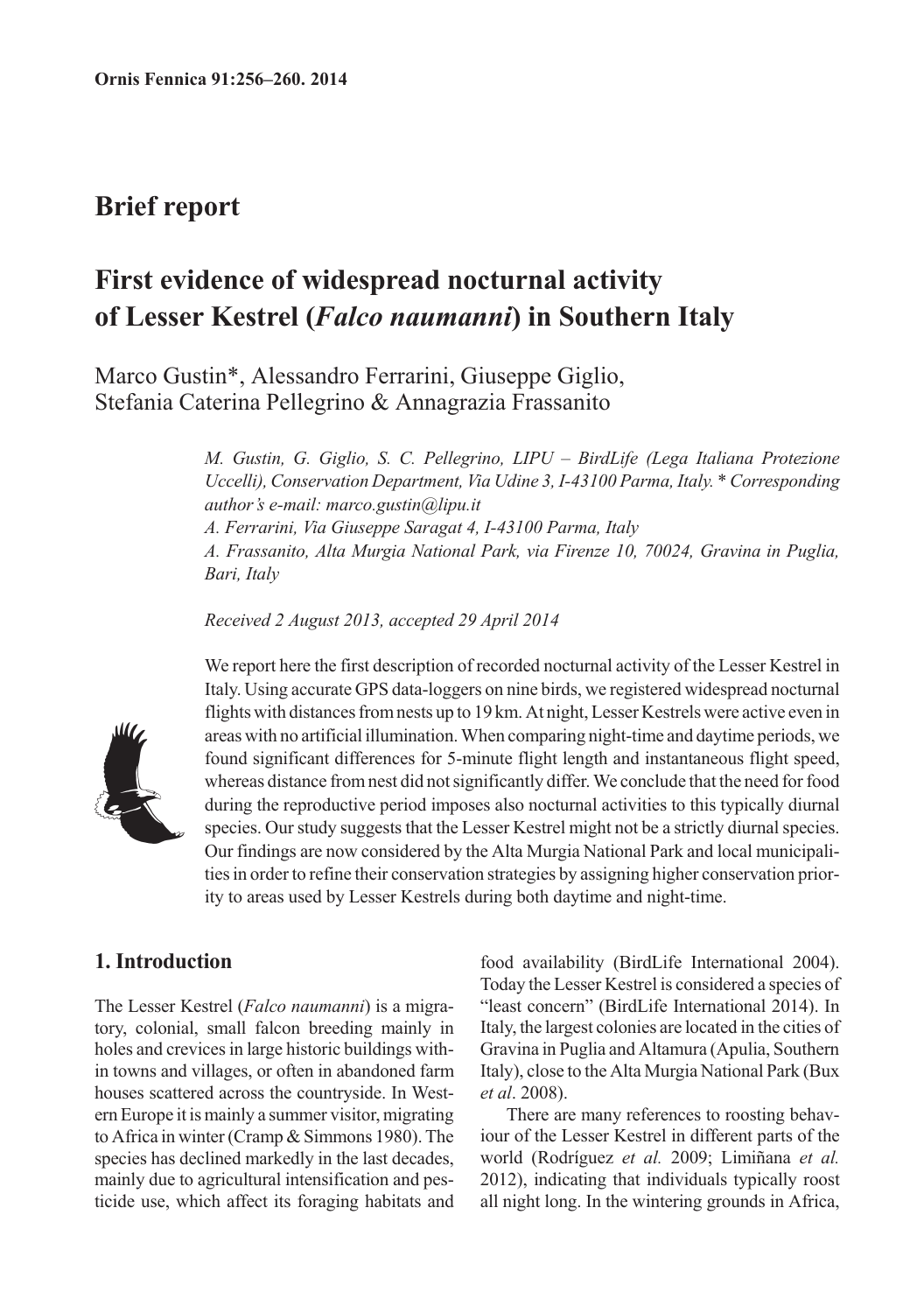

Lesser Kestrels gather in large traditional roost sites, sometimes numbering thousands of individuals. They arrive in those places at sunset and depart around sunrise. In the breeding grounds in Europe, it has been reported repeatedly that individuals either roost at the nest site (often the two members of the couple together) or at roost sites near the colony (Negro 1997).

Hence, the Lesser Kestrel being considered a typically diurnal species (Cramp & Simmons 1977), little is known about its nocturnal activities at a local scale. To our best knowledge, only two studies focussed on this topic (Andrada & Franco 1974, Negro *et al*. 2000), but they were conducted in an urban area (Seville in Southern Spain) with artificial lighting conditions, and were hence not dealing with widespread nocturnal flight activities on the countryside with no artificial illumination. Furthermore, to date in Italy no reports indicate that the species is active at night in rural or urban areas.

For these reasons, we investigated the nocturnal activity of Lesser Kestrels at a local scale in Italy. The goals of our work were to: 1) compare the night-time and day-time activities of Lesser Kestrels, 2) hypothesize the purposes of nocturnal flights, and 3) try to explain which factors may allow for it.

#### **2. Materials and methods**

The study area lies within the SPA(Special Protection Area) "Murgia Alta" IT9120007 which also covers the Alta Murgia National Park, and is included within the IBA (Important Bird Area) "Murge" (Heath & Evans 2000). Surveys were conducted using TechnoSmart GiPSy-4 data-loggers ( $23 \times 15 \times 6$  mm, 1.8 g plus 3.2 g battery), that provided information about date, local time, latitude, longitude, altitude and instantaneous speed.

Nine individuals (four males and five females) were surveyed in the period from June  $20<sup>th</sup>$  to July  $9<sup>th</sup>$  2012, corresponding to the complete nesting period. Sunset took place at about 21:30 local time, and sunrise at about 6:00 local time. Data ac-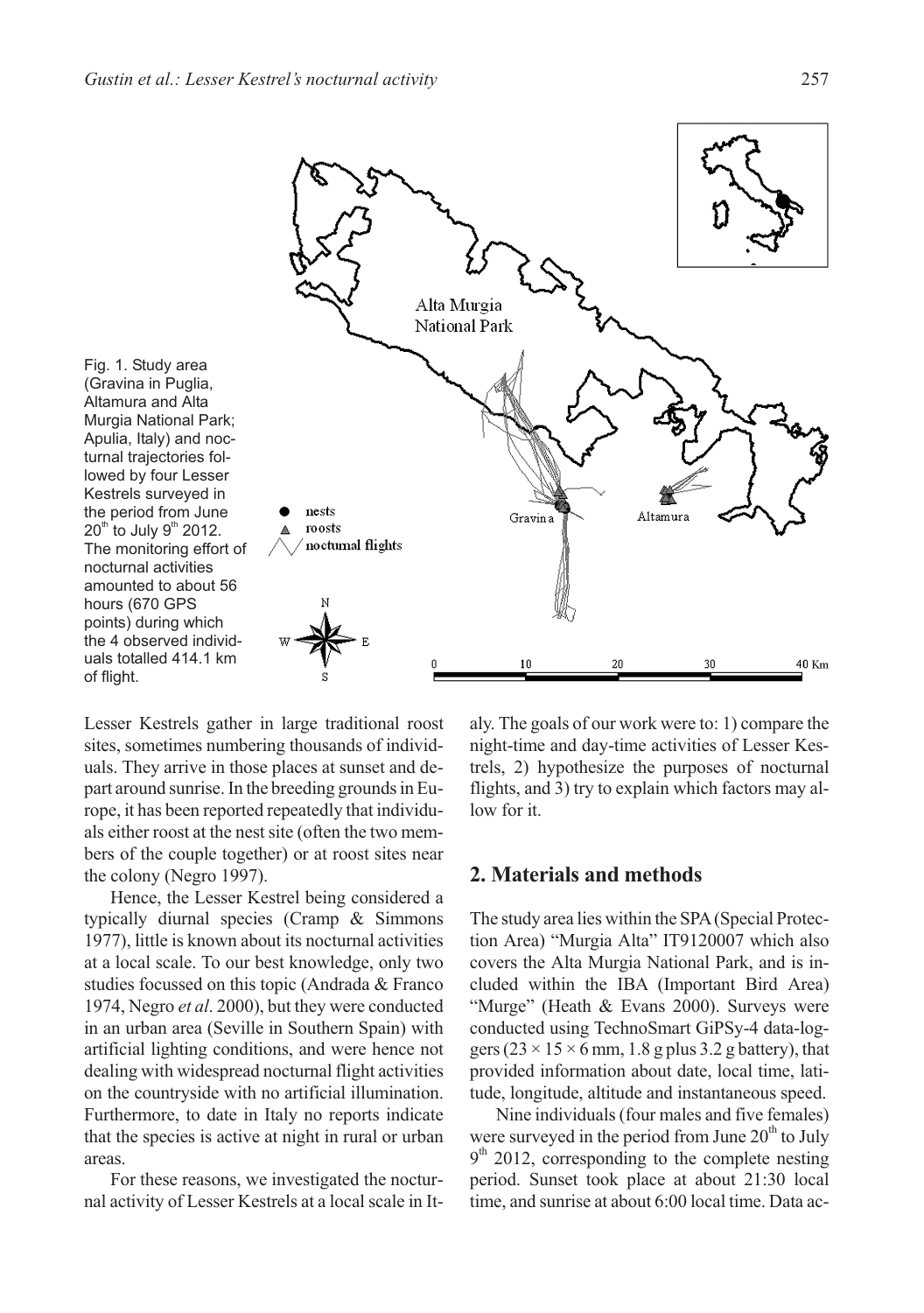

Fig. 2. The total distance travelled (in km every hour from 2:00–6:00 local time) by the four observed Lesser Kestrels during nocturnal flights.

quisition occurred every 5 minutes during two time periods: day (6:00–21:30) and night (21:30– 6:00).*In situ* surveys allowed us to locate nests and roosts used by the observed individuals. Birds were captured and fitted with data loggers at their nest boxes when they were delivering food to their nestlings. To download the data from the data-loggers, birds were recaptured at their nest boxes after batteries were exhausted three days later.

GPS data were imported into the GIS GRASS (Neteler & Mitasova 2008). Layers used for the subsequent analyses were: a) boundaries of the Alta Murgia National Park, b) land cover at 1:10,000 scale, c) digital terrain model of the study area (digitized at 1:10,000 scale by the authors from the available topographic maps of Apulia Region), d) boundaries of Gravina in Puglia and Altamura, e) nest and roost locations. Flight height above ground level was calculated by subtracting terrain elevation from altitude above mean sea level provided by data-loggers. This step allowed us to detect locations of the study area where Lesser Kestrels remained motionless at the terrain level (i.e., flight height equal to 0 m), this indicating potential hunting activities. Five-minute flight length was measured as the length (in km) of flight between two successive GPS acquisitions. In addition, for each GPS point we calculated the distance in meters from the nest.

Descriptive statistics on the flight variables were extracted from the GIS data, and thereafter used as response variables in inferential tests. As the data points from the same individuals could not

be treated as independent (uncorrelated) observations, we compared the averaged night and day activities for all individuals, using a study design that corresponds to a classic two sample *t*-test. For the same reason, we used GPS data about diurnal flights for those individuals showing only diurnal activity (or for whom GPS locators did not return nocturnal data), and data about only nocturnal activity for those individuals having flight activity during both diurnal and nocturnal periods. Last, we correlated nocturnal activity (i.e., average perindividual nocturnal flight length) with moon visibility in order to detect a possible relationship between nocturnal flights and natural light conditions. All the descriptive and inferential analyses were performed using R (R Development Core Team 2010). Tests were considered significant for  $p < 0.05$ .

#### **3. Results**

We found evidence of nocturnal flights of Lesser Kestrels in both Gravina in Puglia and Altamura colonies (Fig. 1). Four individuals (2 males and 2 females) out of nine showed nocturnal flight activities. GPS locators for some reason failed to collect data during the night for the remaining five individuals. Hence, for inferential tests we used data from four individuals for depicting nocturnal flight behaviour, and data from the remaining five individuals for diurnal flight behaviour.

The nocturnal monitoring effort was almost 56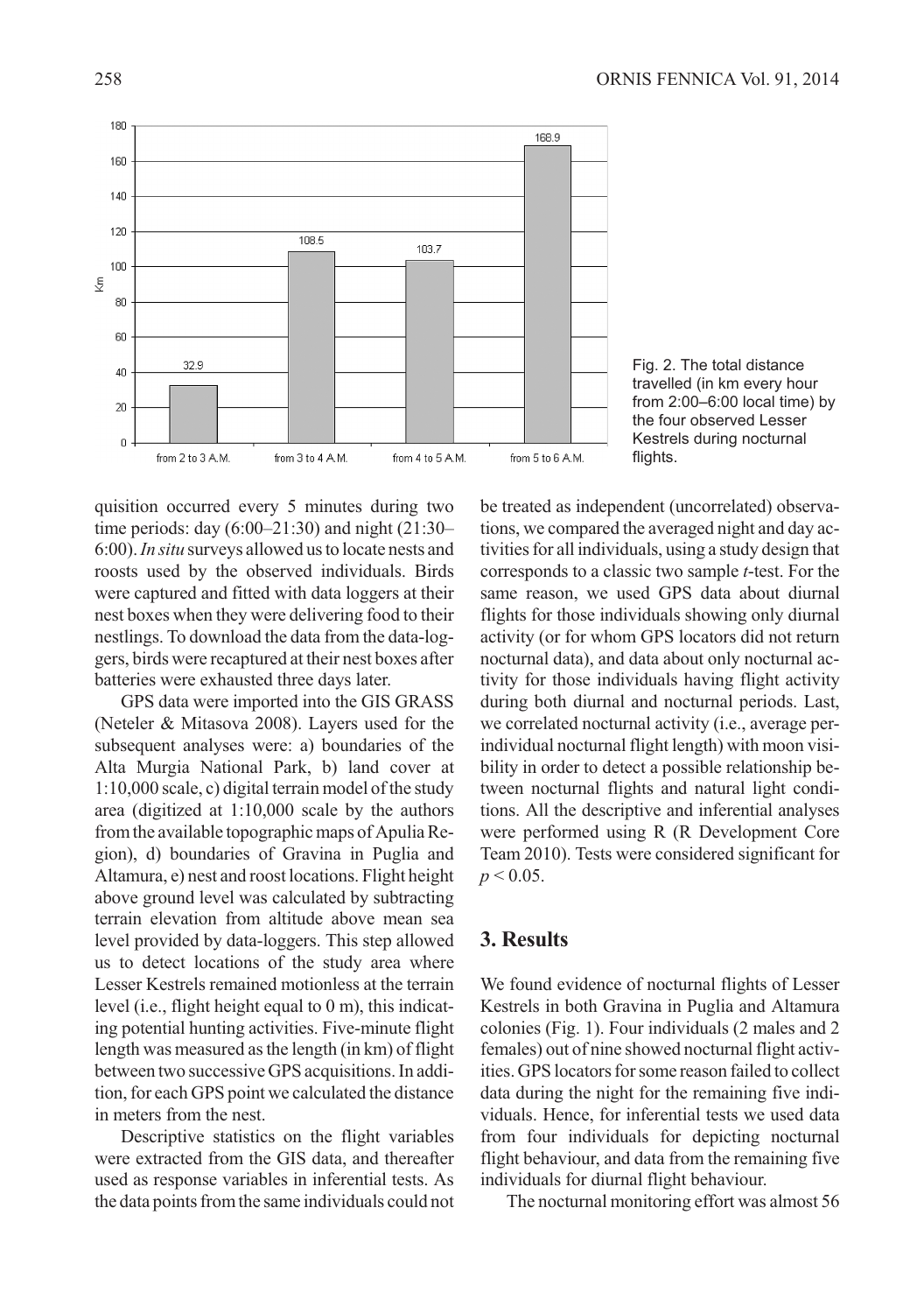hours ( $N_1$  = 670 GPS points) during which the four observed individuals totalled 414.1 km of flight, unevenly distributed during the 4 hours of nocturnal monitoring ( $\chi^2$  = 89.703, df = 3, *p* < 0.001; Fig. 2). The diurnal monitoring effort for the remaining five individuals was about 148 hours (3,260.2 km;  $N<sub>2</sub> = 1,776$  GPS points).

Two flight attributes (5-minute flight length and instantaneous speed) out of three were significantly higher ( $p < 0.05$ ; online Supplement A) for the diurnal period than for the nocturnal one. Instead, the distance from nest did not differ significantly  $(p > 0.05$ ; online Supplement A). The correlation between moon visibility and the average (per-individual) nocturnal flight length (online Supplement B) was significantly negative (Pearson's correlation coefficient = –0.959, *p* < 0.001).

#### **4. Discussion**

Our work provides the first description of recorded nocturnal activity of Lesser Kestrels in Italy.

We registered widespread flights with distances from nest sites up to almost 19 km. At night, Lesser Kestrels were active even in areas with no artificial illumination. In fact, at night the study area is almost completely unilluminated, with the exception of Gravina in Puglia, Altamura and few farmhouses present in the countryside and within the national park. In Italy, harvesting activities during the night can sometimes occur using artificial illumination, but this was not our case as we verified *in situ*. We observed an unevenly distributed nocturnal flight activity during the four hours of monitoring effort. Although higher activity levels happened close to sunrise, Lesser Kestrels showed substantial flight activity in conditions without any visible sunlight.

We found significant differences for two out of three flight attributes when comparing night-time and daytime periods. Scarce or no illumination might force Lesser Kestrels to be more restrictive in their nocturnal behaviour. However, distance from nest to the foraging grounds was not significantly different in the two time periods. A simple reason accounts for this: during night-time, the observed Lesser Kestrels were used to forage in the same areas they utilized at daytime. We base this

conclusion on several arguments. First, GPS data (and successive GIS analyses) revealed that Lesser Kestrels stayed nearly motionless on ground during night-time in the same areas they used for foraging in the daytime. Secondly, these areas do not correspond to roosts because Lesser Kestrels stayed there for a limited amount of time (< 20 minutes). Third, these areas correspond to pseudosteppes with traditional agro-pastoral systems, which are particularly suitable for their foraging activities (Tella *et al*. 1998).

During the monitoring period, moon visibility was always higher than 60%, with full moon happening on July  $2<sup>nd</sup>$  (data from the meteorological office of Apulia Region; online Supplement B). Although we expected a positive correlation between flight efforts and moon visibility, we found a negative one. The study area is almost completely without artificial illumination, hence a source of natural illumination was needed by Lesser Kestrels for their nocturnal foraging activities.

While a minimum cut-off level of moon visibility was necessary, we hypothesize that above that threshold the average per-individual flight length was likely driven by factors other than natural lighting conditions, such as foraging success/ failure during the daytime. Negro *et al.* (2000) observed that, compared to the daytime, nest provisioning for Lesser Kestrels is minor at night, and therefore the main purpose of the adult birds' flights at night is probably to feed themselves. This is very important because birds in better condition typically breed early and produce larger clutches and more offspring (Catry *et al*. 2012). Hence, despite the decreasing natural illumination, it is plausible that surveyed Lesser Kestrels were forced to more frequent nocturnal activities in order to feed themselves, determining the observed negative correlation.

Our study suggests that Lesser Kestrel is not a strictly diurnal species. At night, the birds exhibited widespread foraging activity even in rural areas with no artificial illumination. We hypothesize two possible reasons for this behaviour. Firstly, the average difference in temperature between day and night was elevated in the study area during the monitoring period (about 20°C; data from the meteorological office of Apulia Region), and hence it could be energetically more profitable